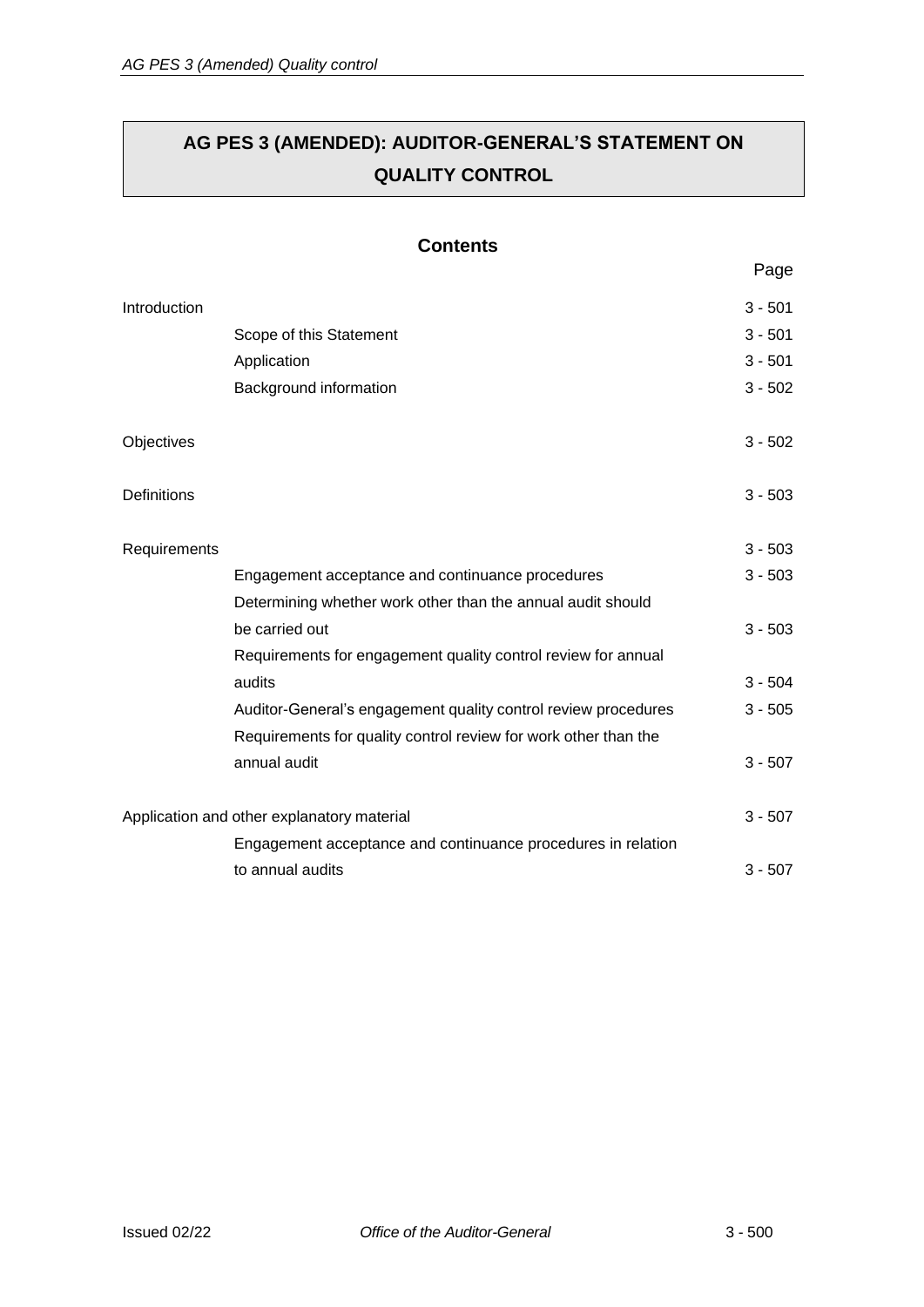### <span id="page-1-0"></span>**Introduction**

### <span id="page-1-1"></span>**Scope of this Statement**

- 1. This Auditor-General's Auditing Statement:
	- (a) establishes the Auditor-General's requirements in relation to PES 3 (Amended): *Quality Control* (PES 3) (Amended) issued by the External Reporting Board, which applies to all assurance providers; and
	- (b) provides additional guidance to reflect the public sector perspective.

### <span id="page-1-2"></span>**Application**

2. Compliance with this Statement is mandatory for the firm. For the purposes of PES 3 (Amended), "firm" in the public sector is defined as:

> *Where a statutory officer (such as the Auditor-General) appoints an employee or other suitably qualified person (Appointed Auditor) to perform audits or other assurance services on that officer's behalf for the purposes of this Professional and Ethical Standard, the term "firm" refers to the combination of the statutory officer, the Appointed Auditor, and, if applicable, the firm of which the Appointed Auditor is a partner, member, or employee.*

- 3. PES 3 (Amended) was issued to establish the system of quality control that is required to be applied by the firm (in paragraphs 1 to 59 and A1 to NZA75.1 of PES 3 (Amended) for assurance engagements).
- 4. This Statement applies to the work carried out by the Auditor-General or on behalf of the Auditor-General and specifically to:
	- (a) annual audits for reporting periods beginning on or after 1 April 2020; or
	- (b) all work other than annual audits beginning on or after 1 April 2020.
- 5. PES 3 (Amended) and AG-PES 3 (Amended) (which establish the overall framework for quality control) are designed to apply to the system of quality control for all the work carried out on behalf of the Auditor-General.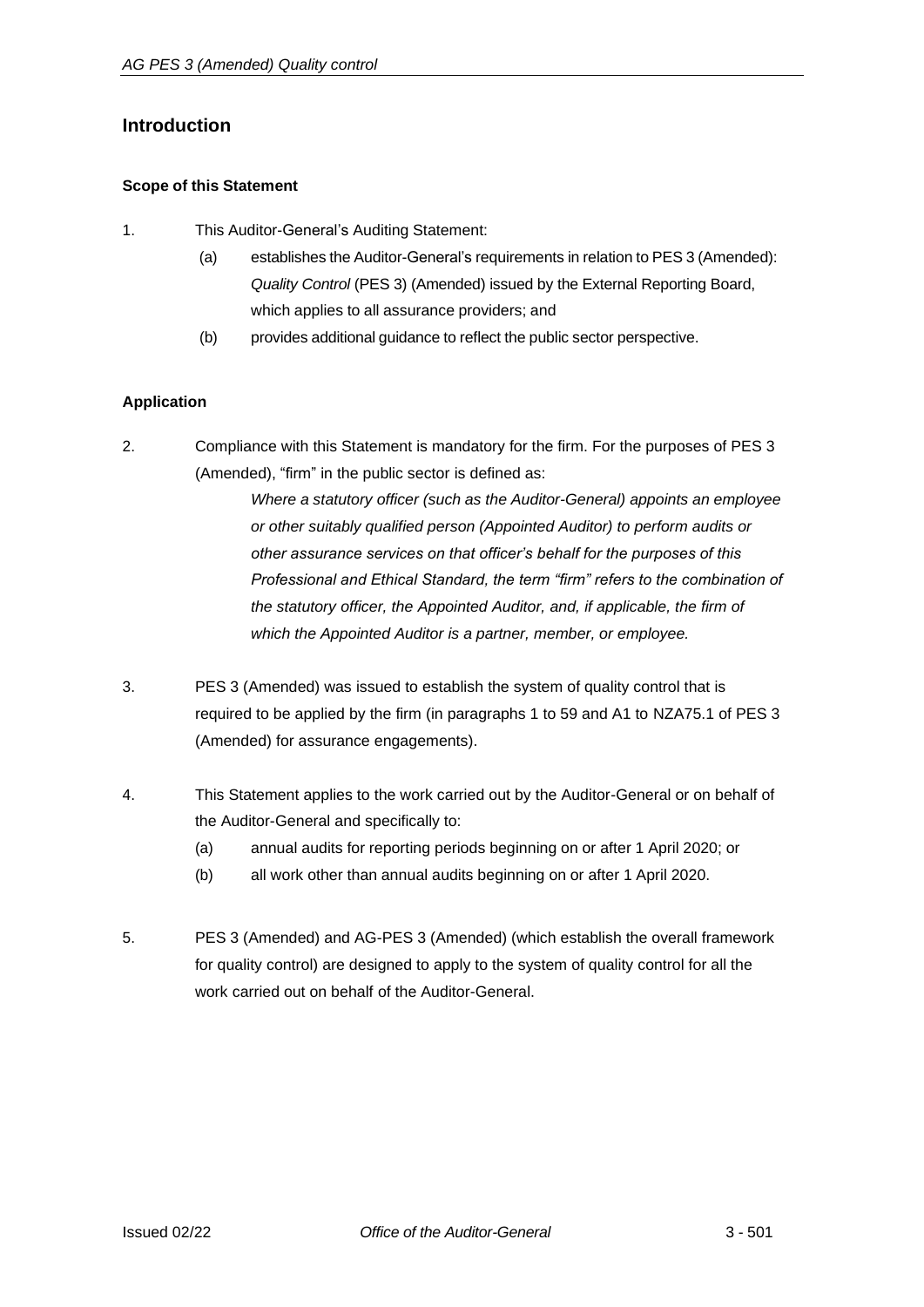### <span id="page-2-0"></span>**Background information**

- 6. Producing work that meets appropriate standards of quality is fundamental to the reputation and credibility of the Auditor-General and ultimately to the Auditor-General's ability to fulfil the Auditor-General's mandate. This Statement, in conjunction with PES 3 (Amended), assists the Auditor-General to establish and maintain an appropriate system of quality control that covers all of the Auditor-General's work.
- 7. Quality control procedures for annual audits are specified in ISA (NZ) 220: *Quality Control for an Audit of Financial Statements*.

### <span id="page-2-1"></span>**Objectives**

- 8. The objectives of the firm ("firm" is defined in paragraph 2 above) are to:
	- (a) establish and maintain a system of quality control to provide reasonable assurance that:
		- (i) the firm and its personnel comply with the Auditor-General's Auditing Standards and applicable legal and regulatory requirements; and
		- (ii) reports issued by the Auditor-General, the Deputy Auditor-General, their staff, and Appointed Auditors and their staff are appropriate in the circumstances;
	- (b) implement quality control procedures at the engagement level for annual audits in keeping with the requirements of ISA (NZ) 220: *Quality Control for an Audit of Financial Statements*[;](#page-2-2) <sup>1</sup> and
	- (c) implement quality control procedures that are appropriate for all work carried out by, or on behalf of, the Auditor-General (other than the annual audit) in order to provide reasonable assurance that:
		- (i) the work complies with the Auditor-General's Auditing Standards and applicable legal and regulatory requirements; and
		- (ii) any report issued is appropriate in the circumstances.

<span id="page-2-2"></span>The ISA (NZ) Auditing Standards are scoped so that they apply to audits of "historical financial information". However, for the purposes of the Auditor-General's Auditing Standards and Statements, all references to "historical financial information" should be read as the audit of "historical financial and performance information".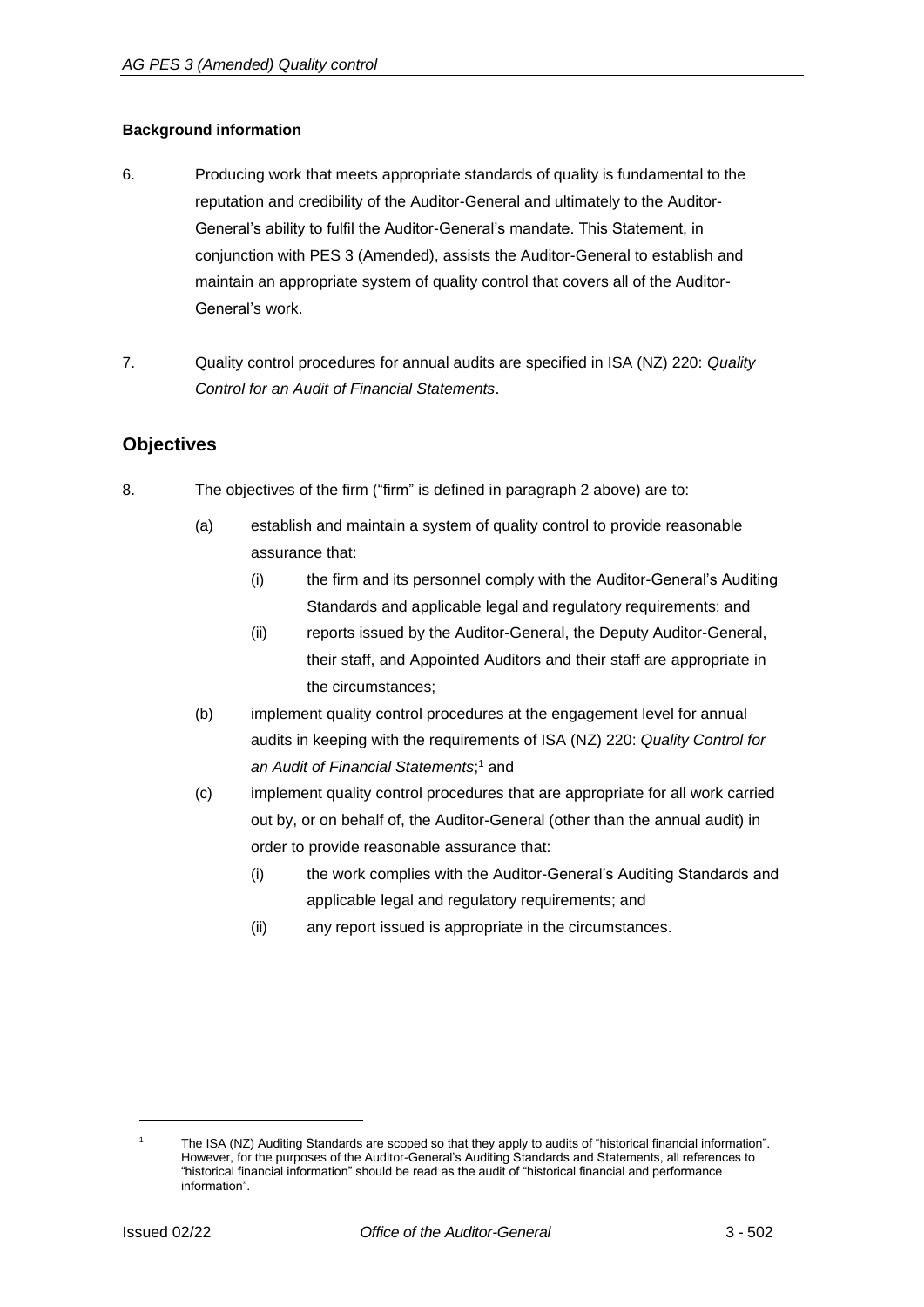# <span id="page-3-0"></span>**Definitions**

- 9. For the purpose of this Auditor-General's Auditing Statement, the defined terms have the meanings attributed:
	- (a) in the Glossary of Terms issued by the New Zealand Auditing and Assurance Standards Board (the NZAuASB glossary) of the External Reporting Board (although, where a term with a specific meaning in the New Zealand public sector differs from the NZAuASB glossary, the New Zealand public sector definition shall prevail); and
	- (b) in the Auditor-General's Glossary of Terms.

### <span id="page-3-1"></span>**Requirements**

### <span id="page-3-2"></span>**Engagement acceptance and continuance procedures**

- 10. Appointed Auditors shall complete acceptance and continuance procedures before planning the annual audit, as required by PES 3 (Amended).
- 11. Appointed Auditors shall contact the Assistant Auditor-General Audit Quality if:
	- (a) the acceptance and continuance procedures indicate that there are significant risks in carrying out the annual audit that ordinarily may have led the Audit Service Provider to decline the audit engagement; or
	- (b) the annual audit may pose significant risks to the Auditor-General (ref: para. A1).

### <span id="page-3-3"></span>**Determining whether work other than the annual audit should be carried out**

12. The Auditor-General, the Deputy Auditor-General, their staff, and the Audit Service Provider and their staff shall determine whether work carried out by, or on behalf of, the Auditor-General, other than the annual audit, should be carried out by having regard to AG PES 1: *Code of ethics for assurance practitioners.*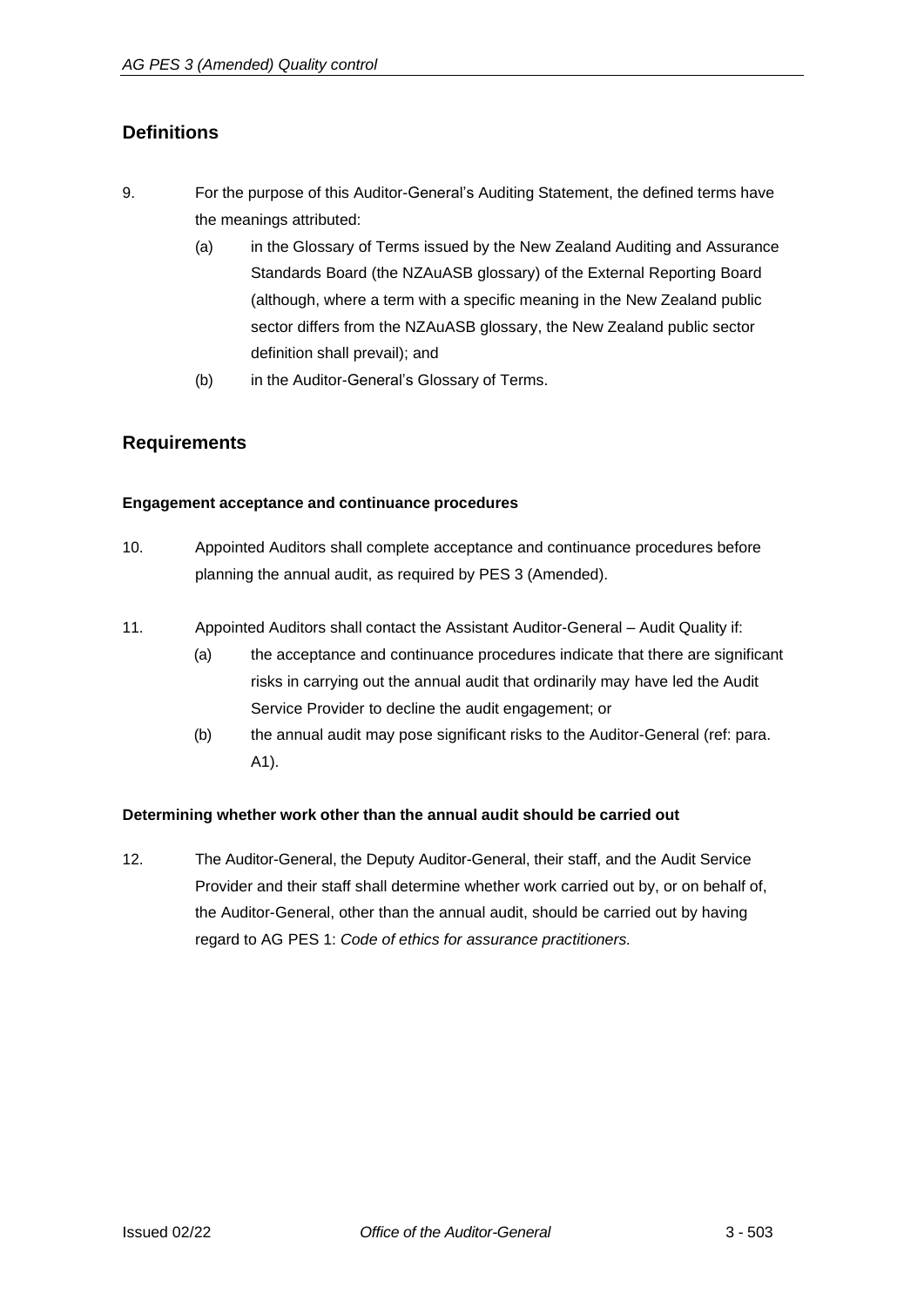### <span id="page-4-0"></span>**Requirements for engagement quality control review for annual audits**

- 13. An engagement quality control review shall be carried out for:
	- (a) FMC reporting entities, including related other assurance engagements;
	- (b) all long-term plan (LTP) audits<sup>2</sup>; and
	- (c) all annual audits assessed as high-risk audits (Ref: Para. 14 below for further guidance on assessing high risk audits).
- 14. Subject to the provisions in paragraph 13 above, Appointed Auditors shall perform their own risk assessments of all annual audits to determine whether the annual audit should be subject to engagement quality control review. The risk assessments shall be performed annually and confirmed with the individual delegated responsibility with overseeing compliance with AG PES 3. The following are some relevant factors when assessing "high risk":
	- (a) entities that are likely to be privatised, either wholly or in part;
	- (b) entities where there is significant media or political interest;
	- (c) entities that engage in large and complex financial transactions;
	- (d) entities where there are complex revenue recognition and measurement audit risks, or high-risk contracts;
	- (e) where the entity has a history of aggressive accounting treatments;
	- (f) entities operating in an industry that typically has accounting estimates with a high degree of estimation uncertainty (e.g. certain financial institutions and/or entities with non-routine material actuarial estimates). Revaluations of property plant and equipment would typically be excluded unless a consideration of (e) and (i);
	- (g) engagements that involve regulatory reporting on financial or non-financial information with a high degree of judgement;
	- (h) entities where there may be significant doubt about the validity of the going concern basis of accounting;
	- (i) entities where issues have been encountered such as audit engagements with recurring internal or external inspection findings, unremediated significant deficiencies in internal control, or a material restatement of

An engagement quality control review may not be required for the audit of an amendment to a long-term plan (LTP amendment). This is because an LTP amendment may be different in nature, risk and complexity to an LTP. Appointed Auditors shall perform their own assessment to determine if an LTP amendment audit should be subject to engagement quality control review. In making their assessment the Appointed Auditor shall consider if: (a) the LTP amendment is of significant media or political interest;

<sup>(</sup>b) the LTP amendment is large and complex;

 $\overline{c}$  the LTP opinion was modified and the LTP amendment relates to why it was modified; and  $\overline{c}$  the audit of the LTP amendment involves a bigh degree of judgement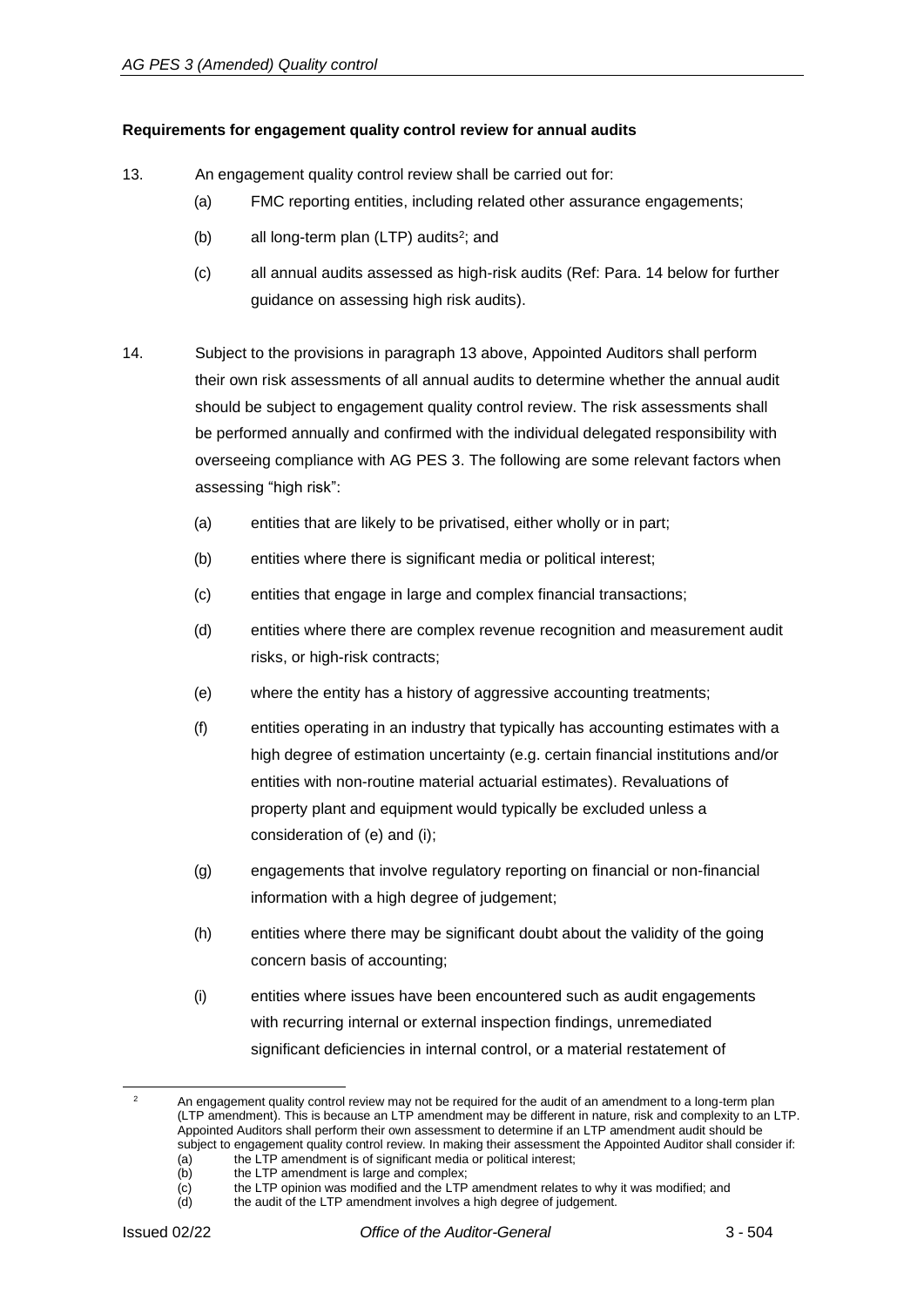comparative information in the financial statements;

- (j) where the entity is assessed as having a weak control environment such as weak or poor governance, a dominant CEO or dysfunctional senior management team which is not being effectively countered by strong governance;
- (k) entities where an actual or suspected fraud has been identified that exceeds performance materiality or where the fraud is large enough to attract national media attention;
- (l) the continuance and acceptance assessment completed has the entity assessed with a high "integrity" risk; and
- (m) risk(s) or condition(s) included in the Audit Service Providers policies for when an engagement quality control review is required.
- 15. Where provision for an engagement quality control review is included in a proposal to carry out an annual audit on behalf of the Auditor-General and cited in the audit engagement agreement, the terms of the audit engagement agreement take precedence over the provisions in paragraphs 13 and 14 above, and the involvement of an engagement quality control reviewer will continue to be required in those annual audits.
- 16. Appointed Auditors shall apply the Auditor-General's policies and procedures for engagement quality control reviews for annual audits in paragraphs 17 to 23. The Auditor-General's policies and procedures take account of paragraphs NZ35.1 to 44 of PES 3 (Amended).

### <span id="page-5-0"></span>**Auditor-General's engagement quality control review procedures**

- 17. The engagement quality control reviewer shall be an individual with sufficient appropriate experience and authority to act as the Appointed Auditor on the audit for which they are assigned as the engagement quality control reviewer.
- 18. In addition to meeting the Auditor-General's independence standards required of Appointed Auditors, the engagement quality control reviewer shall remain operationally independent of both the engagement team carrying out the annual audit and the public entity.
- 19. The Appointed Auditor shall keep the engagement quality control reviewer informed of significant issues as they arise but shall acknowledge the engagement quality control reviewer's operational independence by ensuring that they do not become involved in the resolution of issues. Resolution of issues shall occur within the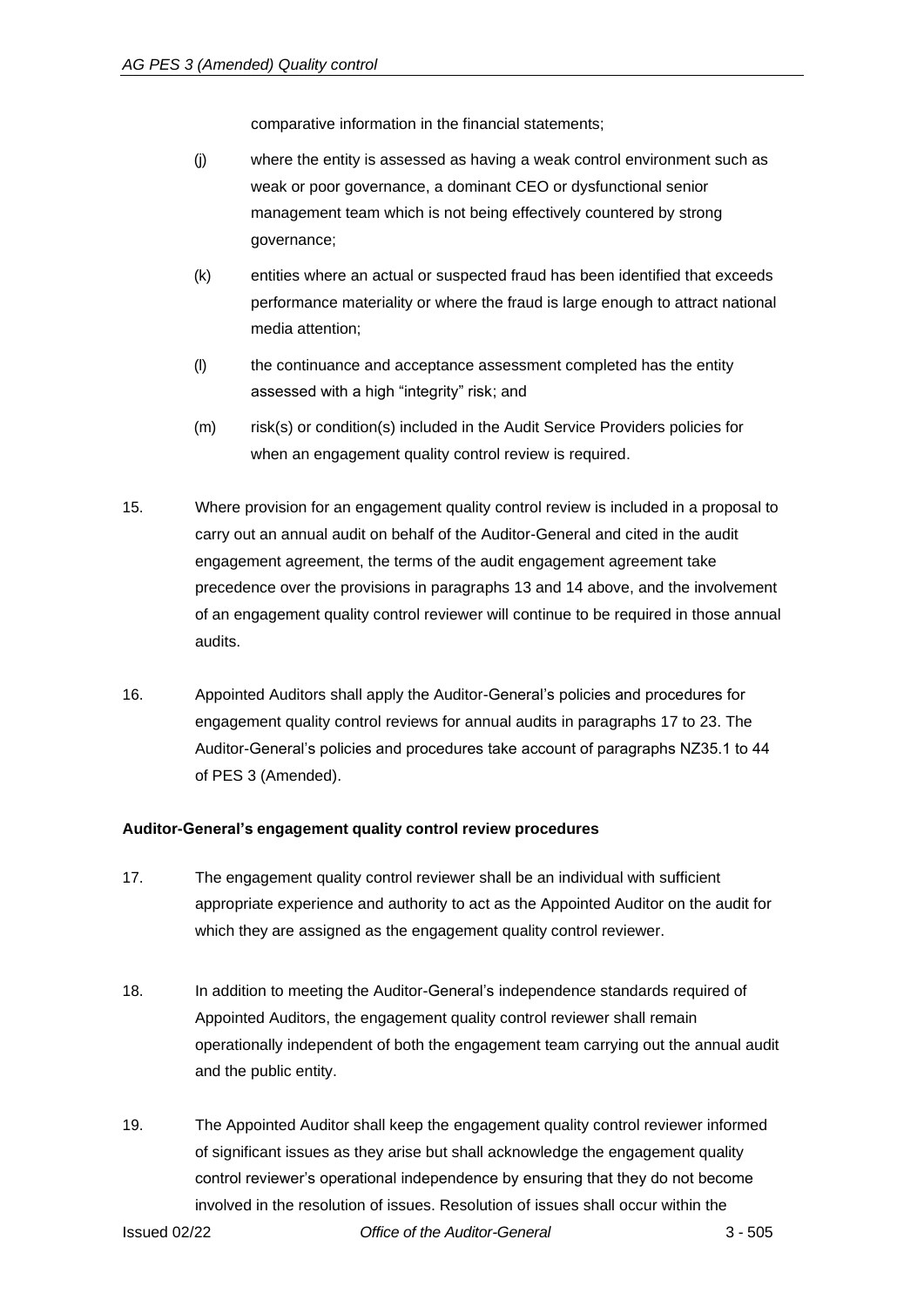engagement team or by using other resources within or available to the firm.

- 20. If, after they have been appointed, it emerges that the engagement quality control reviewer may not be able to perform an objective engagement quality control review, the Appointed Auditor shall find a suitable alternative. If a suitable alternative engagement control reviewer cannot be found, the Appointed Auditor shall consult the OAG.
- 21. The precise nature, timing, and extent of the engagement quality control review will be left to the engagement quality control reviewer's professional judgement. However, as a minimum, the engagement quality control review shall include the matters set out in paragraph 22 below. The engagement quality control review shall be completed before the audit report is signed.
- 22. As part of performing the engagement quality control review, the engagement quality control reviewer shall:
	- (a) obtain an understanding of the entity's purpose, significant activities during the current year, and significant financial and performance reporting issues and risks;
	- (b) review the engagement team's evaluation of the firm's independence in relation to the annual audit;
	- (c) evaluate the judgements made in particular, with respect to materiality and significant risks;
	- (d) evaluate the adequacy of engagement planning;
	- (e) evaluate judgements made about:
		- (i) the materiality and disposition of corrected and uncorrected identified misstatements; and
		- (ii) the severity and disposition of identified control deficiencies;
	- (f) determine whether appropriate consultations have taken place on difficult or contentious matters;
	- (g) read other information in documents containing the content that is subject to audit and evaluate whether the Appointed Auditor has taken appropriate action with respect to material inconsistencies with the content that is subject to audit or material misstatements of fact that the engagement quality control reviewer is aware of;
	- (h) review any document summarising the audit conclusions and confirm with the Appointed Auditor that there are no significant unresolved matters;
	- (i) discuss any significant and unresolved matters with the Appointed Auditor and ensure that the matters are appropriately resolved before the audit report is signed:
	- (j) assess, based on professional judgement, whether the documentation selected